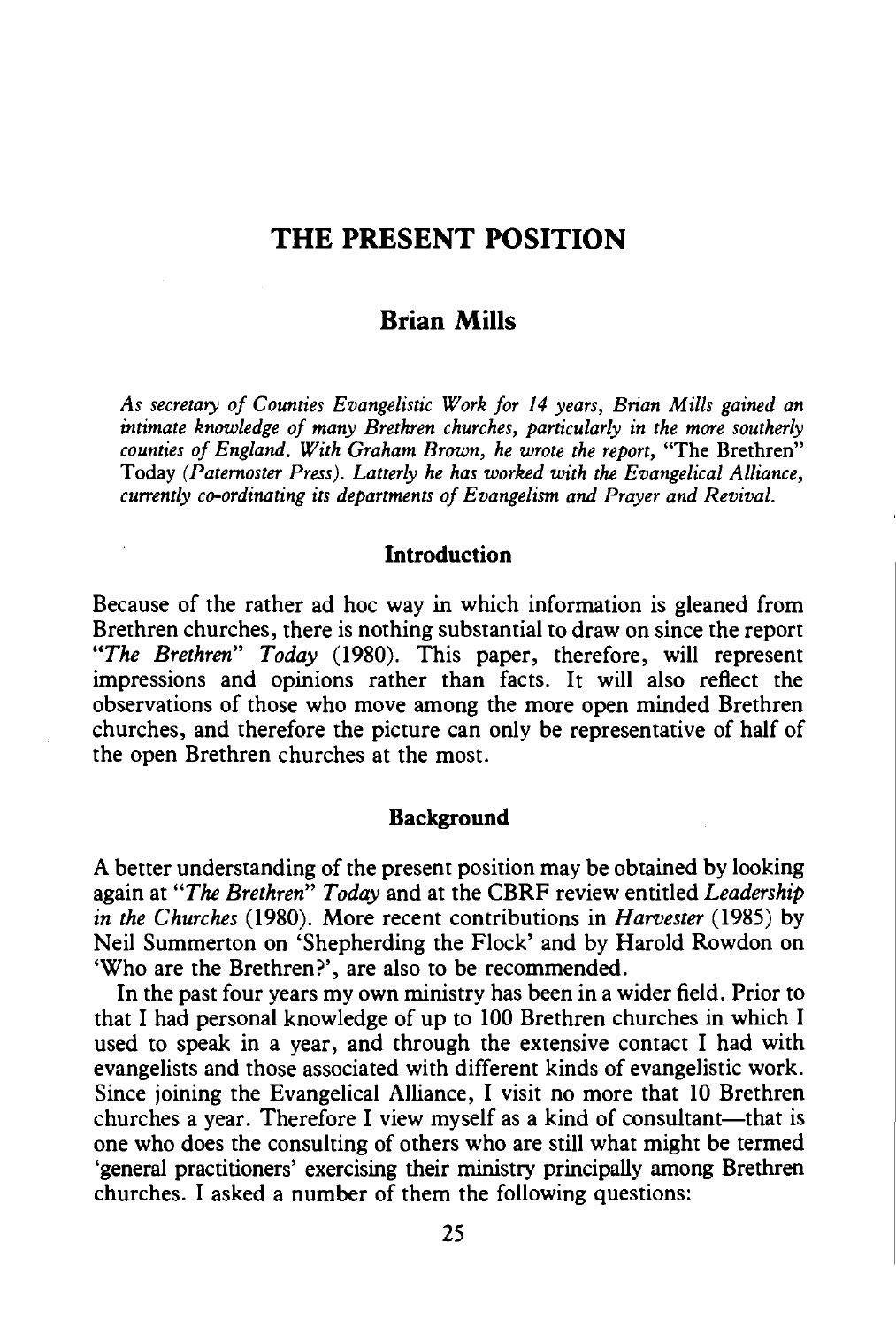1. In the past 5 years what significant changes have you noticed in Brethren church life in relation to growth or decline, leadership, youth work, charismatic renewal, small group ministry etc?

2. Has the recent emphasis, large and small, on evangelism, significantly affected Brethren churches? Did the training on offer, the emphasis on prayer and the fruits from the preaching bring qualitative or quantitative growth?

3. In your estimation what are the current strengths within Brethren churches, and the glaring weaknesses?

4. What lessons should Brethren learn from contemporary church experience in other traditions?

5. Do you wish to make any other comments, in summary, about current Brethren church life, particularly in relation to full-time ministry?

The structure of my paper reflects these concerns and answers, although not in the same order in which the questions were posed.

# **Church Life in General**

#### **Positive**

Over the past five years, an acceleration of full-time ministry has taken place. Attention must be paid to the fact that in 75% of the churches involved in the Brown-Pearce survey, growth of some kind has been experienced. A small but growing number of churches are prepared to move ahead with changes and new ideas, as the Spirit leads, and the Word guides. For them tradition is not a debilitating factor. Coupled with this is a willingness to develop wider association with other evangelicals and break out of a fortress mentality. This has brought exposure to what God is doing in other branches of his church.

The foregoing factors have resulted in a lessening of the ties with traditional Brethrenism. The more open-minded churches are getting more open in attitude and less recognizable as being in the 'Brethren' mould. Some are positively moving towards a position where they guard their independence to such an extent as to eschew 'denominational' links. They want to be more of the church to the community and less of an expression of one denomination. If this trend continues, it will radically change the face of Brethren churches in the future. The traditionalists will become less and less sympathetic towards the more open until each are isolated from the other.

Meanwhile the more open will continue to find more fellowship with evangelical or charismatic congregations regardless of their denominational persuasion. They will continue to express their 'autonomy' which will put them much more in the free, non-aligned camp of many churches, particularly those which are coming into being as a result of the planting or the emerging of new churches. Inevitably, it seems to me, the remaining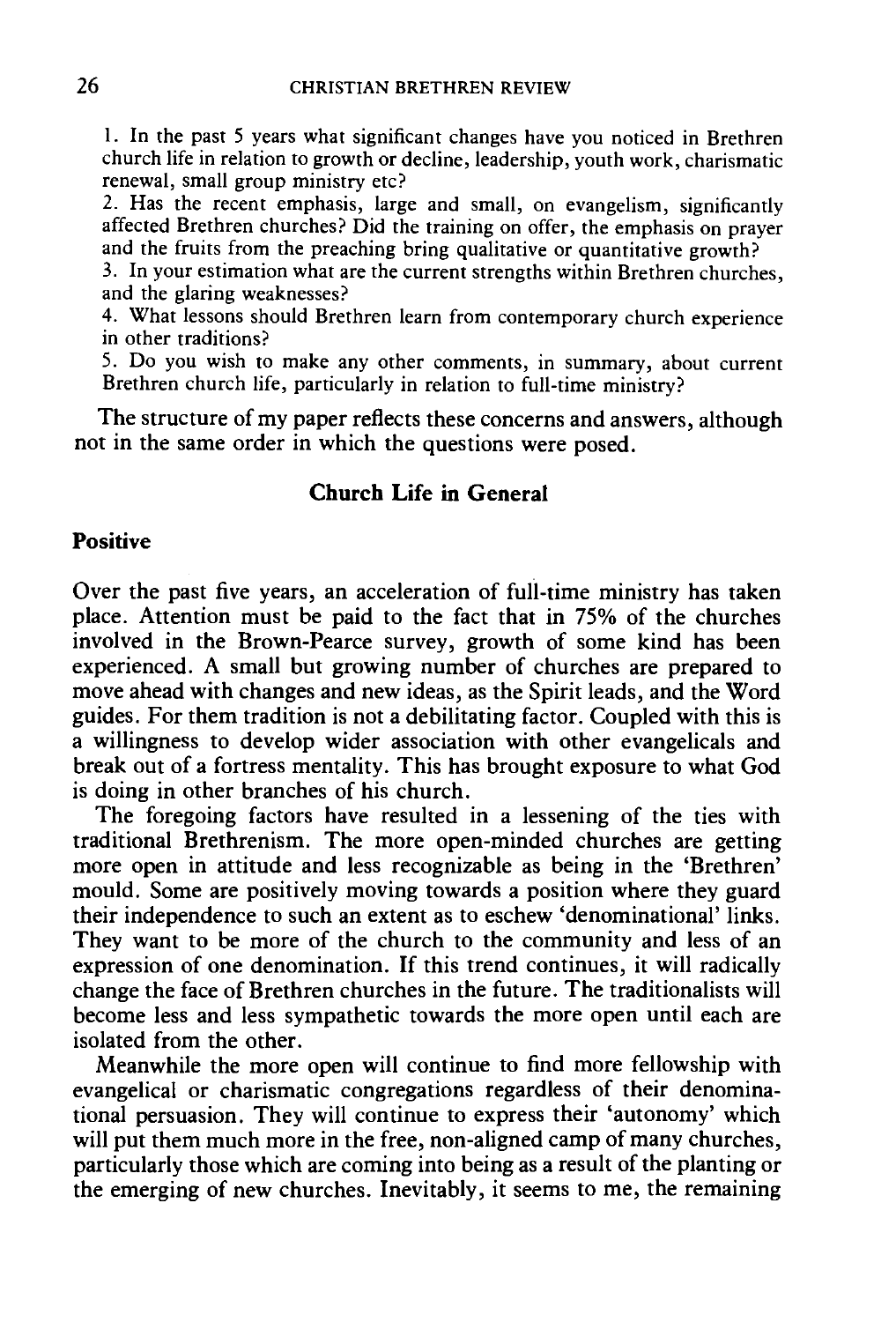Brethren churches will lose the open flexible reputation Brethren used to have, and become a collection of fellowships, loosely structured, hidebound in tradition, making little or no impact on the world, and therefore not producing growth. A. N. Groves described an apostate church as one 'where no souls are converted under the *public* ministrations' and 'where Christ doth not manifest Himself among them in their *public* character'.

The charismatic movement has profoundly affected assemblies. Whilst many who have experienced renewal themselves have left Brethren churches and are conspicuous by their presence as leaders in other churches, particularly the house church movement, there is, nevertheless, a small but not insignificant number of Brethren churches that still consider themselves within the circle of the Brethren although they have embraced certain practices associated with the charismatic movement. These churches seem to be growing—some dramatically so. The point has been made that, alongside other positive trends, this actually tends to deepen the crisis of identity among Brethren churches.

Among the strengths identified were that Brethren still retain a fundamental biblicism. Potentially the stress on open worship and body life is healthy, even though the outworking of that potential leaves a lot to be desired. Another strength would be the continued good measure of lay participation.

These trends are to be found strongly present in many other church groups and are therefore less distinctive of Brethren churches. The same is true of plural leadership.

### **Negatives**

Nothing stands still in life, but many fellowships have. Little has changed over many years. But for the loyalty of older members, more would have closed down long ago than have done so.

#### *Declining numbers and vision*

The decline of numbers noticed in most Brethren churches and evidenced by a drop in income to most Brethren causes, continues. The old are dying, but the young are not coming in. On the contrary, the continued loss of potential leaders is putting the future leadership of many Brethren churches seriously at risk. A lot of young people, after exposure to wider fellowships at college, move into other evangelical circles once they graduate. Others move out of Brethren churches from sheer frustration. In addition there is still a failure of elders in the older age bracket to prepare the younger for eldership or to make way for them to take on responsibility whilst they have ideas, vision, enthusiasm and energy.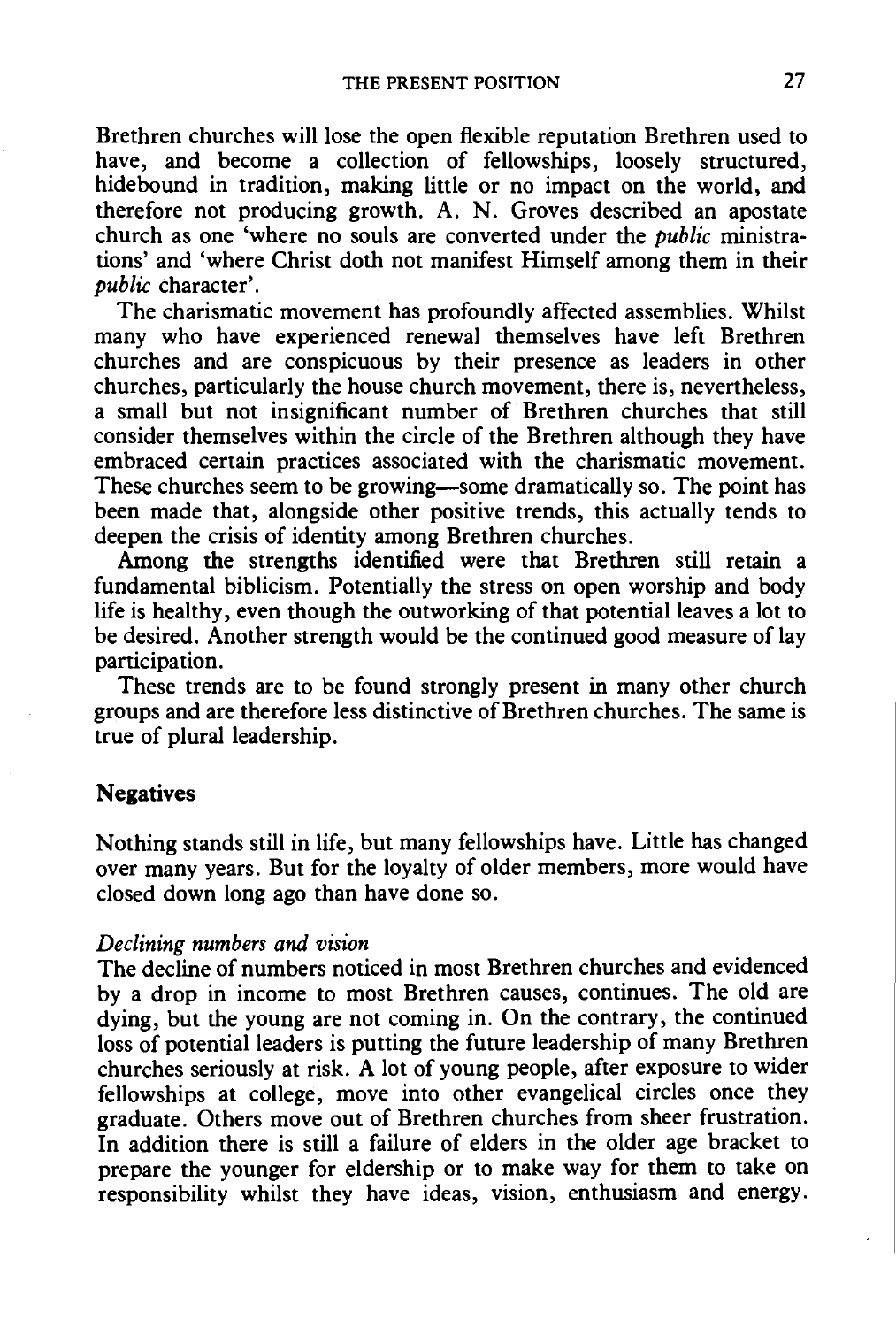Stagnation, too, is as much a reflection of decline as is noticeable, numerical decrease.

#### *Division*

One constantly hears of continuing sagas of division so that one moderate, well-respected brother commented, 'in our area the Brethren churches are being decimated by division'. Personality clashes seem to be the cause more often than biblical differences. Charismatic renewal tends to be blamed for much of the divisiveness—although in many cases it is more the intolerance of the older towards the younger, or vice versa, that is at the root.

### *Doctrinaire outlook*

There continues to be a hard-line attitude in the more traditional circles towards charismatic renewal, cooperation with other evangelicals, the role of women, and new developments in evangelism. One correspondent commented, 'quite a few assemblies seem to suffer from an awful sectarianism which I think is the greatest weakness of the movement these days'. That sectarianism is often associated with a closed mind, complacency, isolationism, rigidity, inadequate leadership, and resistance to change in respect of structures, worship, teaching and youth activities.

### *Specific deficiencies*

What was once seen to be one of the Brethren's strongest pointsknowledge of the scriptures, and the ability to teach and preach it now seems to be one of its glaring weaknesses, particularly in the inability to apply biblical teaching to life today. Not only is the quality of teaching available to most fellowships far from satisfactory or from being satisfying *(reflected to some extent in the desire for a more settled ministry),* but I also detect that there seems little of that hunger and thirst after God and the knowledge of his word which is surely needed if that weakness is to be overcome. The average church member has never been helped to think biblically about ... change.

Other deficiencies include not only a slowness to introduce house groups into church life, but a distinct unwillingness to do so. This slowness may be seen as a reaction to the emergence of house fellowships and house churches, or a fear of cliques, or a fear that the door will be opened to the ministry of women. Groups may be seen as a potential threat to the leadership of elders/oversights, who are sometimes unwilling to face up to the need of having an open mind on things biblical. Many seem to live in perpetual fear of saying anything or doing anything to upset the proverbial applecart. Where there is a likelihood therefore, of 'precious truths' being challenged, or present practices being questioned, or of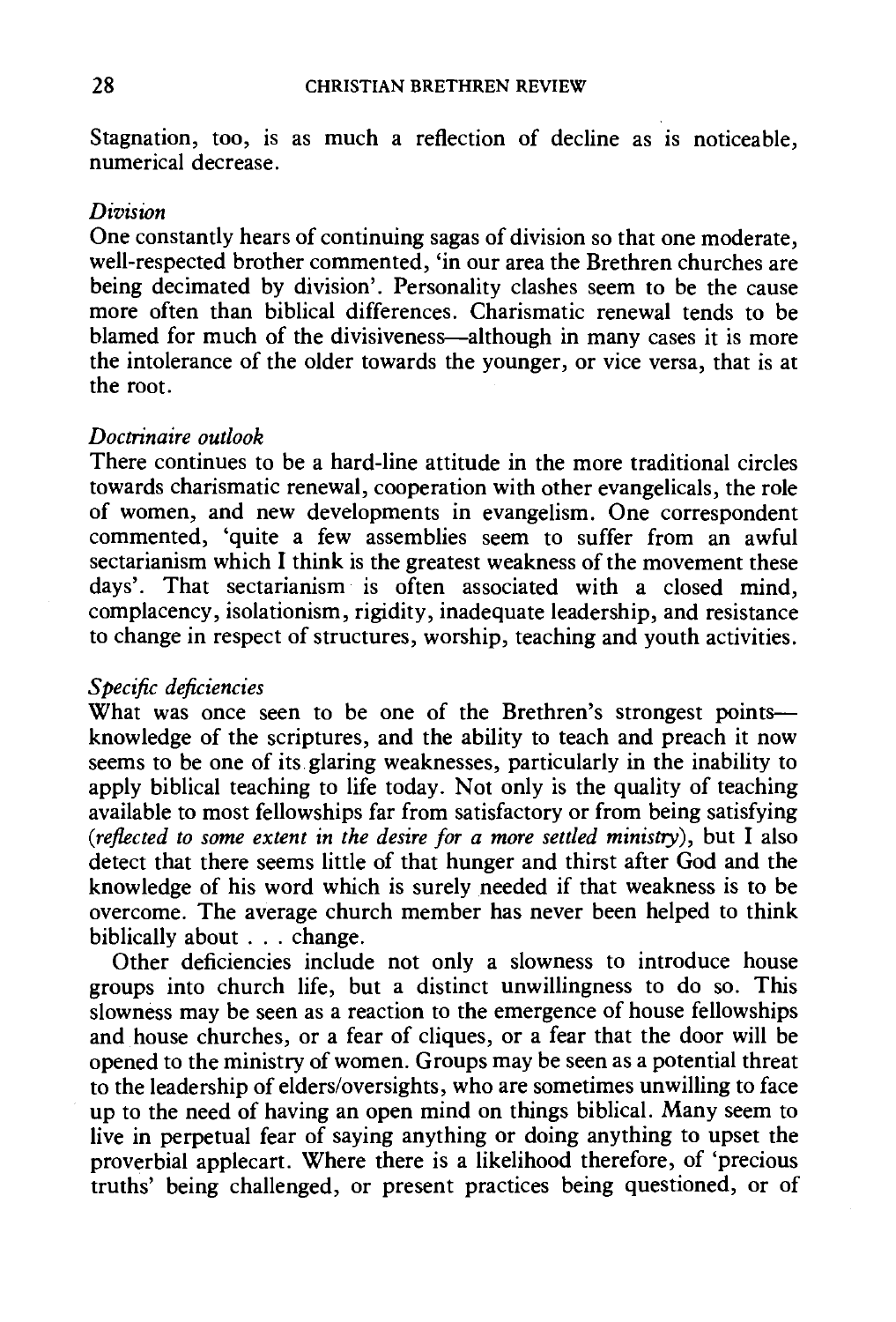honest debate, or of differing opinions—the risk must not be taken. House groups, with their greater informality, are the ideal forum for such things to happen, so are seen as too much of a threat and therefore not to be encouraged. Such a reaction, it should be noted, is based not on biblical grounds, but on pragmatism. Even those churches which do have house groups generally run them like a normal church Bible study, which fails to capitalize on the dynamic of the small group. Some churches would do better to meet in homes since their numerical size is more suited to a home group than to a church congregation. In other churches, home groups are one of the major factors contributing to both qualitative and quantitative growth.

Youth work, generally regarded as one of the Brethren's strong points. is now seen to be a weakness since, as one correspondent commented, 'we are probably a long way behind in this area, particularly in reaching non-Christian youngsters'.

There seems little or no strategy for growth, nor for church planting (apart from a few evangelists) and relatively little in the sharing of resources between fellowships. A failure to develop a doctrine of differences leaves the door open for the devil to sow his seeds of discord and to continue to bring division. A failure, too, to grasp the nettle concerning the ministry of women-sometimes known as the silent majority-prolongs the winter of female discontent and furthermore restricts the use of gifts God has given for the building up of his body.

# **Evangelism**

The 1980 report, *"The Brethren" Today,* revealed that 75% of all Brethren churches claim that preaching the gospel/evangelism/obtaining conversions was one of the top three aims of fellowship-it was by far the most prominent aim. When we look at the involvement and effect of Mission England and Mission to London on Brethren churches, the view has been expressed that those major missions did not affect Brethren churches nearly as much as they ought to have done. Yet twenty years ago the Brethren were one of the most conspicuous groups of churches in terms of involvement and support for Billy Graham's visit.

Despite the fact that leading evangelists and businessmen from the Brethren were prominently involved in leadership at regional and national level, the general impression is that too few availed themselves of the very real benefits to be gained from the wealth of training on offer as part of the missions. Can it be that, characteristically, Brethren are suspicious of training? Quite a few Brethren churches were late in taking advantage of the events, and because they were not involved in all the component parts they did not benefit as fully as some other churches. (Many other churches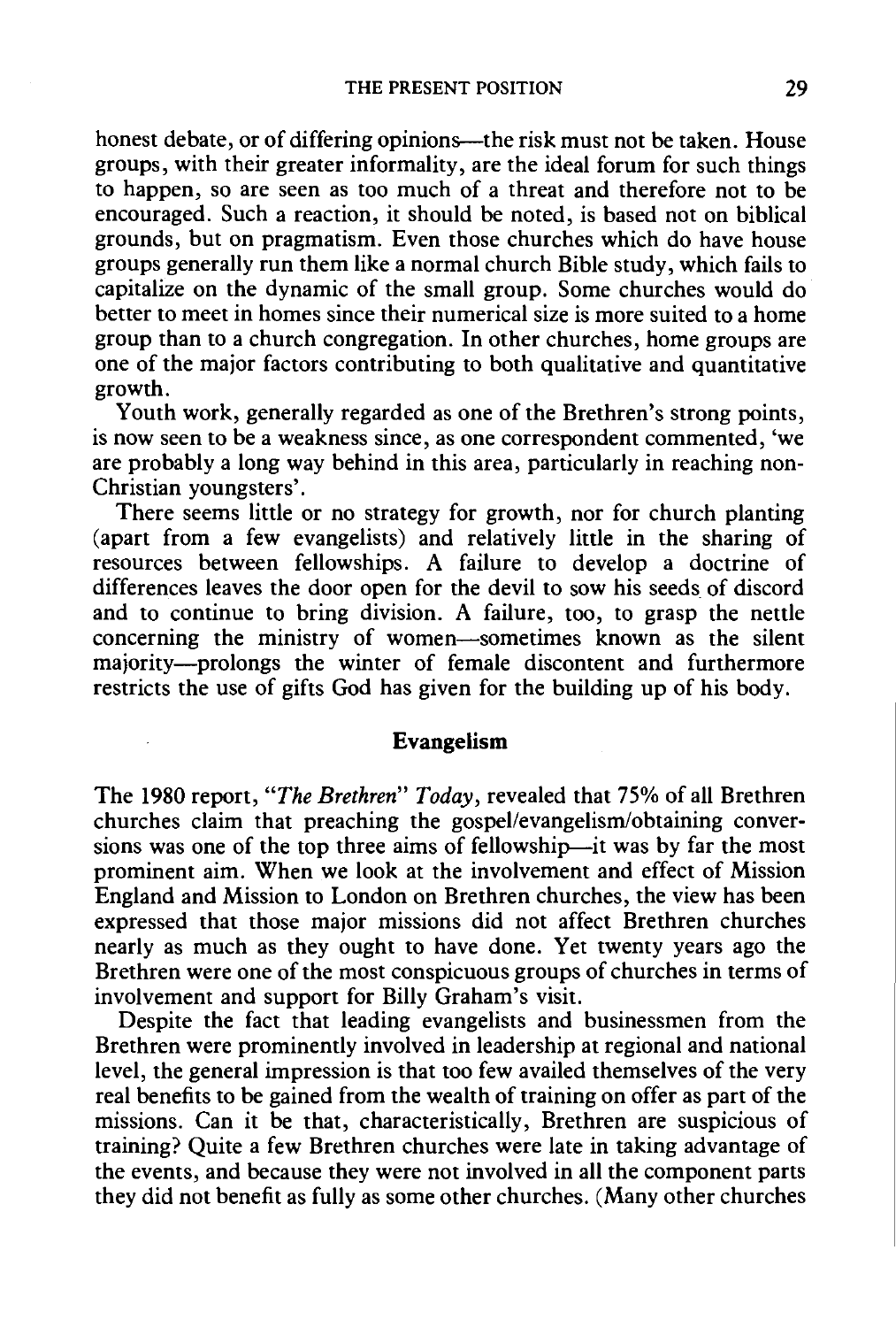not only saw their congregations double as a result of referrals from the stadium meetings in 1984 but have also seen more come to Christ in the year since).

However, some of the trainers were experienced evangelists from the Brethren. They gained a great deal from their involvement in all aspects of the training--church growth, nurture group training, counsellor training -and in relation to post-mission courses. Therefore, the know-how and experience is available to be used by Brethren churches, provided they recognize the need for training.

Those Brethren churches that did fling their weight into all the components of the mission-the prayer, the training, the evangelismhave benefited enormously. As might be expected, they were of the more open persuasion who were willing to cooperate with Christians from other branches of the church in England.

### Full-time Ministry

As we are particularly concerned with the role and function of full-time ministries within our churches, I want to give special attention to that subject.

During the past ten years the development of full-time ministry has been one of the most radical changes to have affected Brethren churches in England. Ten years ago there were comparatively few instances of local churches with experience of full-time ministry of any kind. I knew of one each in London, Barnstaple, the Blackdown Hills and Bristol. Other experience of full-time ministries was related to individuals whom God had used to plant new churches and who, for a while, stayed with the congregation that they helped to bring into being. My impression is that there are now between 100 and 150 Brethren churches who have had experience of a full-time worker being attached to them for the bulk of his ministry. (I hope that eventually we can get rid of the term 'full-time worker' which may psychologically give a wrong impression of the true view of their worth). Many saw the appointment of a full-time 'minister' as a panacea for many or all of their local church ills, even if that was not articulated at the time. Not a few sought for a FTW because they were small, lacking direction and were in something of a spiritual backwater, whilst some had thought through carefully and prayerfully the reasons for wanting a resident FTW.

### The reasons

The reasons that I would give for this development, although not in order of importance, are as follows: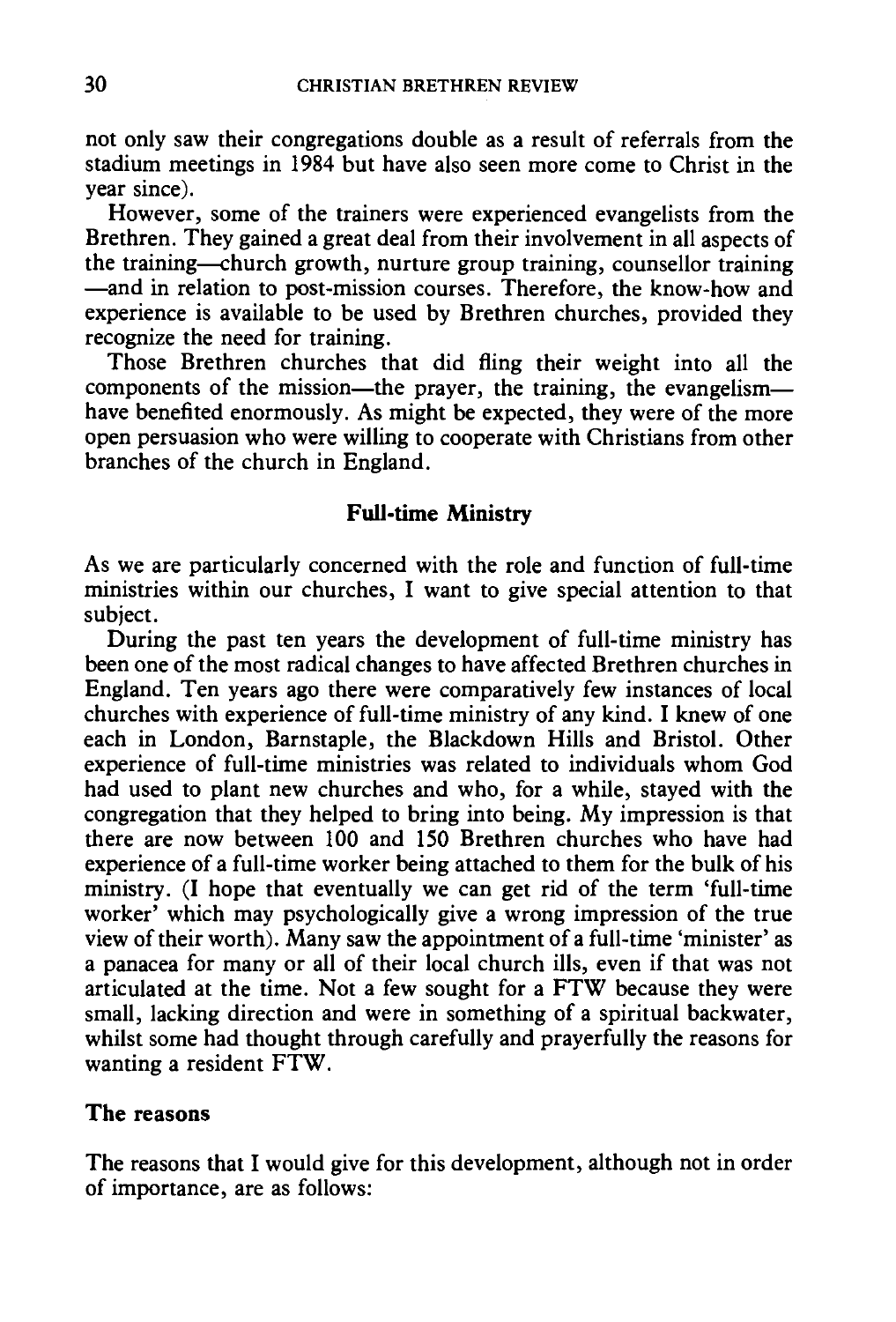1. A 'backs to the wall' mentality where survival was the main objective.

2. An awareness that pastoral and evangelistic needs appear to be neglected.

3. A reaction to anti-clerisy may have subconsciously contributed towards openness to full-time ministry.

4. The emergence of church growth teaching which emphasised the importance of full-time ministry as a major contributory factor to the growth of a local church.

5. The increasing isolationism of churches, coupled with a decreasing access to itinerant ministry and a decline in the quality and relevance of teaching given, made many hungry for something better.

6. The Spirit of God's leading in the church in general, bringing about both plurality of leadership, and the identification of full-time ministry.

7. The report *"The Brethren" Today* no doubt helped to accelerate the trend. Often fear of what others think paralyses fellowships from action that they feel desirable. This report, however, showed that 9% already had FTWs and that over a third thought it a good idea for a church to have a full-time pastor or evangelist.

Most of the above reasons-and there are no doubt more-were underlying ones that may not have been articulated. The crisis of leadership has been well talked about for years. The evidence of that crisis is that, because of demanding responsibilities in secular employment, those who are in positions of leadership as elders find that there is little or no time to give to the pastoral and evangelistic needs of the flock.

## **How it developed**

Once interest in full-time ministry began to emerge it was obvious that there was little or no experience to draw on. The lack of denominational structure, coupled with the decline of itinerant ministries which often resulted in useful cross-fertilising of ideas and information, meant that not. too much was known about what was happening. However, the experience of Counties Evangelistic Work, who had been tentatively moving towards the practice of evangelists spending at least half their time in fellowship with one local church, as well as having wider responsibility for evangelism, coupled with the regional fellowship structure that CEW had established, meant that they were in a unique position to do some of the cross-fertilising and to be a resource. Some of their evangelists had been used to plant new churches and their experience of full-time ministry in that context helped. Soon, more and more of the existing churches with full-time ministries were identified. Publicity in magazines through articles and the sharing of information helped the thinking to develop.

## **The** resources

These tended to be very much ad hoc. Certain individuals, because of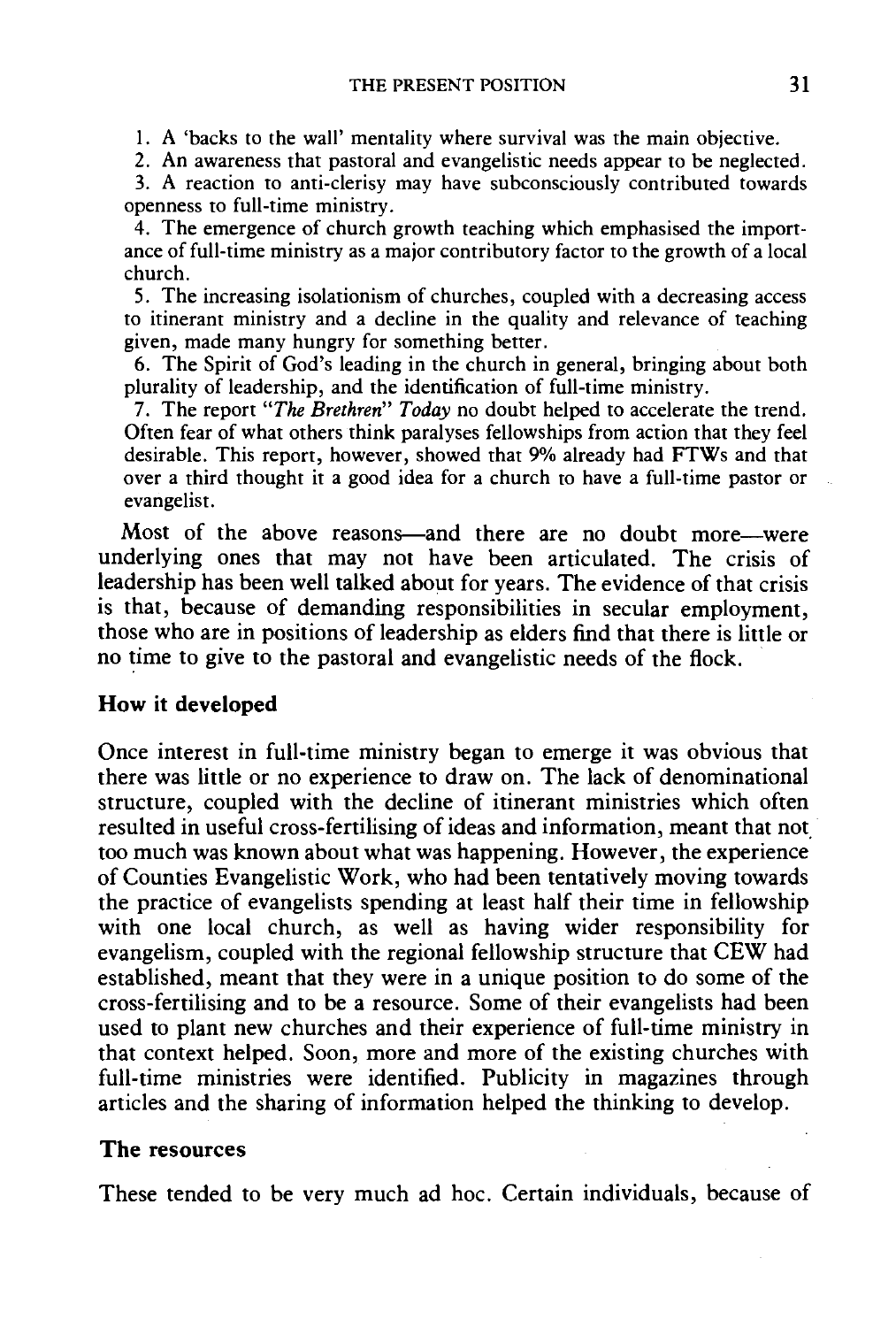their experience in the circles in which they moved, became the points of contact. For example, Dr. Rowdon at London Bible College and Dr. Copley at Moorlands Bible College were able to point Brethren based students in the direction of churches which they individually knew were looking for FTWs. Robert Scott-Cook in Bristol, because of the way in which he and others had successfully married their ministries to local churches, became a very helpful and worthwhile sounding board for opinion. The editors of *Echoes of Service* were aware of missionaries returning to this country to stay, and some of these were experienced enough in a local church ministry to be in demand by churches at home. Because my role at that time as General Secretary of Counties Evangelistic Work meant that I was in a position to know what was going on, I found it necessary to start a referral service to link individuals with churches. I notice, too, that the UK 'Aware' section of *Harvester* magazine has recently entered the field and offered its services to help link opportunity with manpower.

The linking service that I ran personally was, in my opinion, not used enough to make it as effective as it might have been. My impression is that few found what they were looking for through the introduction service that I ran. Most seem to find their manpower or their local church independently.

## **Lessons to learn**

Just over three years ago it became obvious, from the experience that some churches were having with FTWs, that some guidance was necessary for those who are still considering the possibility. So I put together a series of questions and comments (see appendix). Those questions were subsequently reprinted in *Harvester.* Because most churches have very little background to go on, and no experience to learn from, a lot of mistakes have been made and a lot of heartache caused. One full-timer in a local church has described the process in these terms: 'The honeymoon is followed by the nightmare, and then by the reality.'

It is clear that some local churches have rushed into the appointment of a resident FTW without giving enough detailed, careful thought about all the implications. Many are concerned about the casualty rate, from all points of view. A few churches have thought through the implications of what they are looking for and have encapsulated that in a job specification. They have allocated a percentage of time for different functions within the fellowship, and have, in some cases, allowed opportunity for their fulltimer to exercise a wider ministry for part of his time. On the other hand some fellowships were looking for something on the cheap-little or nothing was offered in the way of regular financial remuneration and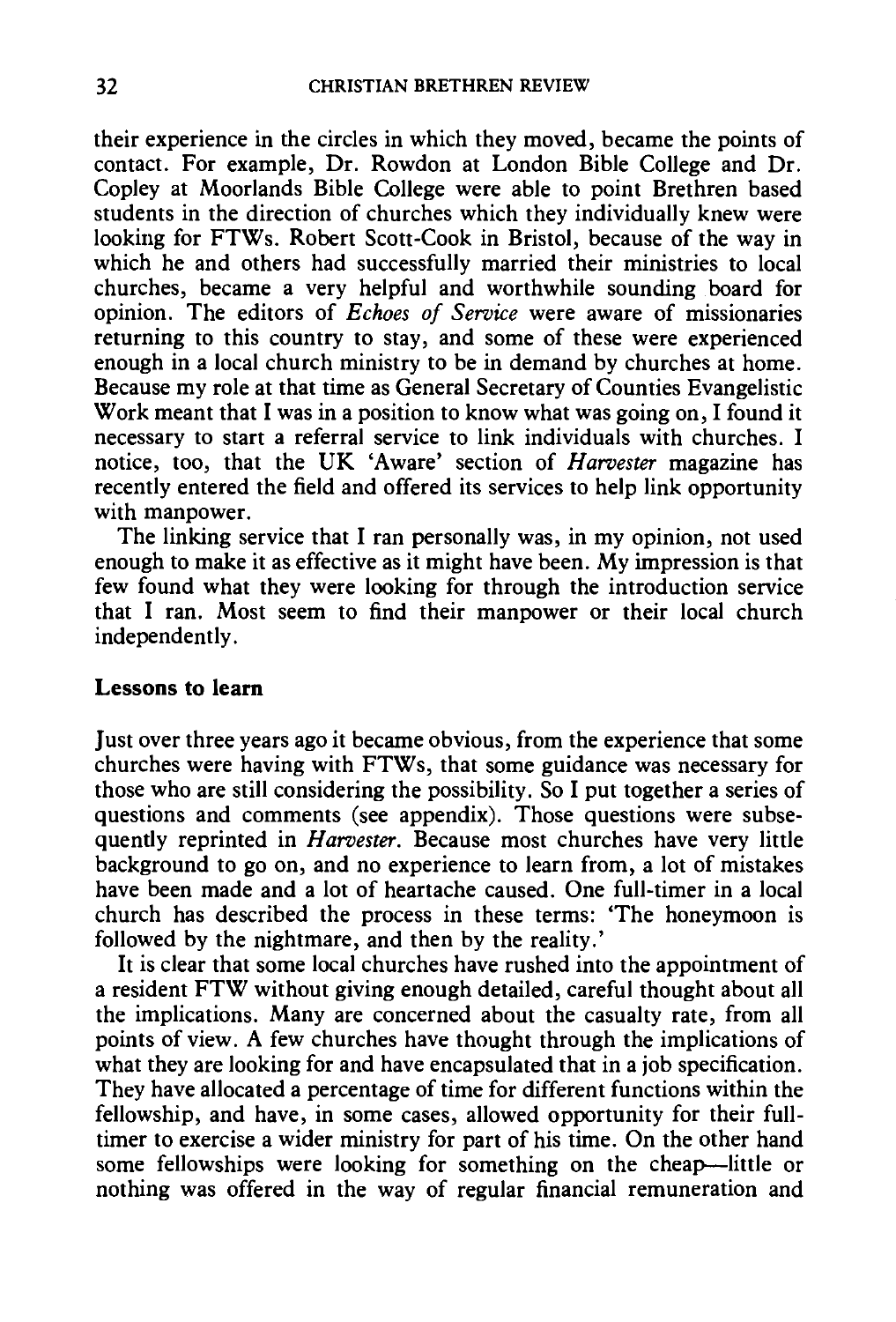housing was seldom made available. The kind of person they were looking for, it seems, was one who would be in the same kind of position with the fellowship as a caretaker—in that he was expected to be at everyone's beck and call.

A vital area where not enough thought had been given was in relation to authority-in whom was it to be vested? Little thought had been given to what *position* a full-timer needed to occupy in relation to the eldership. Whilst we may maintain that position is not so important as function, nevertheless if a person is given a vital function in the fellowship he may inevitably be looked up to as 'the leader'. This presents an obvious threat for those who occupy a position of leadership and who may not be functioning as such.

Some viewed the appointment in an employment context, opening the door to all the dangers of a 'paid ministry' where the emphasis is on the 'paid' rather than on the 'ministry'. Others, recognising the need for their man to be able to function as part of the body and to be committed to the church and the church committed to him, saw him as part of the leadership team. So his successes and failures were theirs also. In that way the full-timer was less likely to be either a 'messiah' or a 'scape-goat'.

Where a full-timer has been recognised from the start as a catalyst for continuing change and has become one of the 'eldership', questions of 'authority' have not been such a problem. There has been a willingness to change and to share in the decision-making that gives rise to change. Of course some FTWs were appointed with a limited brief-as, for example, a youth worker. Even though he may not be identified as part of the leadership 'body', he needs regular opportunity to share his heart with the local church leaders.

### Conclusion

We need to learn again from scripture and to hear again from God. What does scripture teach us about leadership, authority and service? How did Jesus keep the balance between being Master, Lord and Servant? Can we learn anything about full-time ministry, and particularly paid ministry, from the teaching of Jesus, the sending of the 12 and the 70, the experience of Paul both as an itinerant and as a resident (in Corinth and Ephesus) and· also from the experience of the early church? And what is the Spirit saying to the church *today?* What is he wanting to prepare us for? Is he just concerned to maintain the status quo, or is he wanting an explosion of growth? Pragmatism and expediency, compromise and conciliation; these are the terms that are more often associated with decision making in the world today and alas, also in the church. What is needed are men of God, able to hear from God what the Spirit is saying to

CBRF:37-C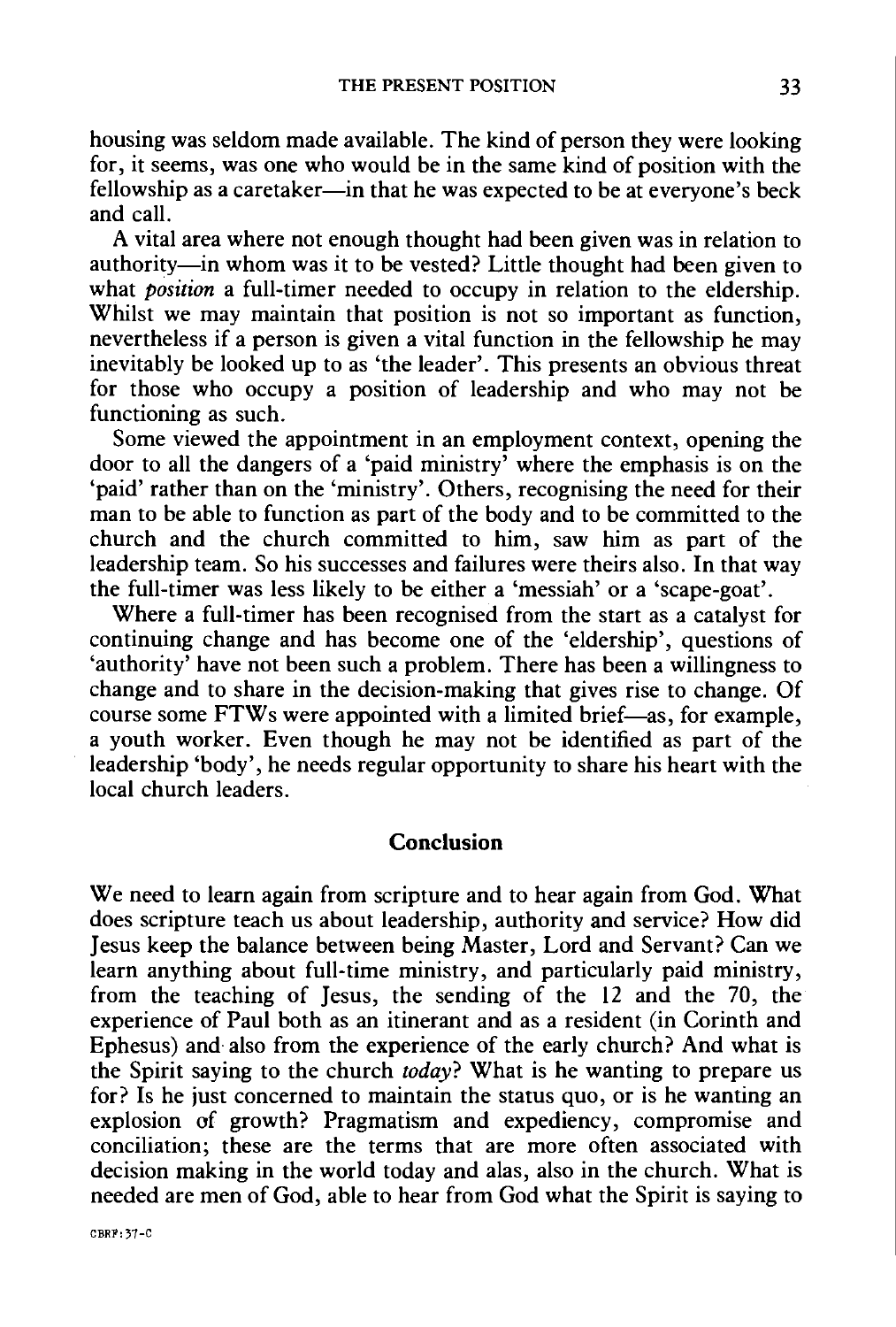the churches. Then the leadership that is given-both full-time and parttime-will be seen as prophetic and pastoral. Prophetic in the sense that God always sees beyond what we can see, therefore we need his mind and will mediated into our circumstances. Pastoral in the sense that God also sees what we need, therefore we need his love to enable the body to be his body to build one another up and to move forward where he leads.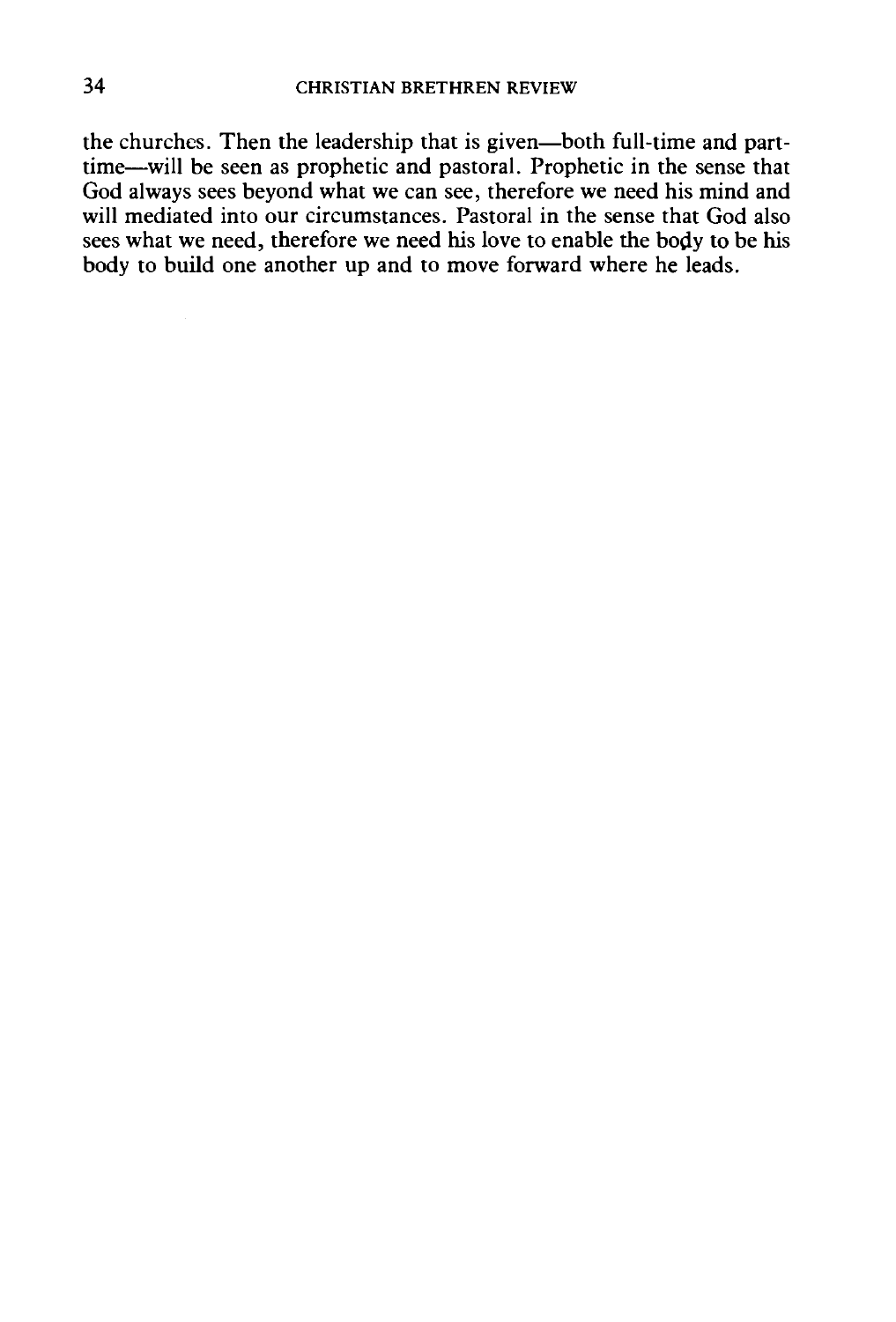#### **APPENDIX**

# **STATEMENT TO HELP LOCAL CHURCHES THINK THROUGH FULL-TIME MINISTRY**

#### Dear Friends,

Having had the opportunity during the past few years to test the information given, there are some questions  $\overline{I}$  would like to put that may help you in discovering the person of God's choice.

- a) Is there someone in your fellowship who could take early retirement, or withdraw from secular work to concentrate on your perceived needs? Or is there someone (in whom the church has confidence) in other full-time ministry, that could be given a Macedonian call?
- b) Is your church, as a body of Christians, committed to the concept of having a full-time worker? Are they prepared for the sacrifice involved, the changes that will most surely be needed, and the growth that should occur as a direct outcome of a successful appointment?
- c) Have you clearly perceived the work that you anticipate a potential full-time worker is needed for and the role he/she should fulfil? Those seeking for an opening do want to know from the leaders what they are concerned to see done, in specific terms--even down to percentages of time to be spent in different activities. A form of job description should be prepared.
- d) Do you envisage the incoming worker being in the eldership-either from the start or subsequently? If not, in what way is his leadership to be recognised by the fellowship in a way that will not be viewed as a threat to yours? How will his ideas and initiatives have an opportunity to be implemented harmoniously? Will he be seen as part of the team responsible for decision making and able to benefit from mutual care?
- e) Have you worked out realistically the church's ability to support the worker? If this cannot be guaranteed in toto by the fellowship, are there specific proposals that you can make to such a worker to help him 'make up the balance' financially? Is there, for example, any prospect of your co-operating with a nearby fellowship(s) so that a man's time and gifts are shared?
- f) What role do you perceive for the wife of a married full-time male?

Most of these questions are the ones that potential full-time workers expect the church to be able to answer when they meet for discussion about the way forward.

May I ask, from your experience so far, if there are questions that I should incorporate into the full-time workers' questionnaire, or that you would like put to them in general terms in advance of your meeting, to help them be prepared for the situation they might face in serving the Lord full-time among you?

Please note there seems to be no demand for a part-time appointment-at least from those who have been in touch with me over the past 3 years.

I look forward to hearing from you. Any comments you can make to help a